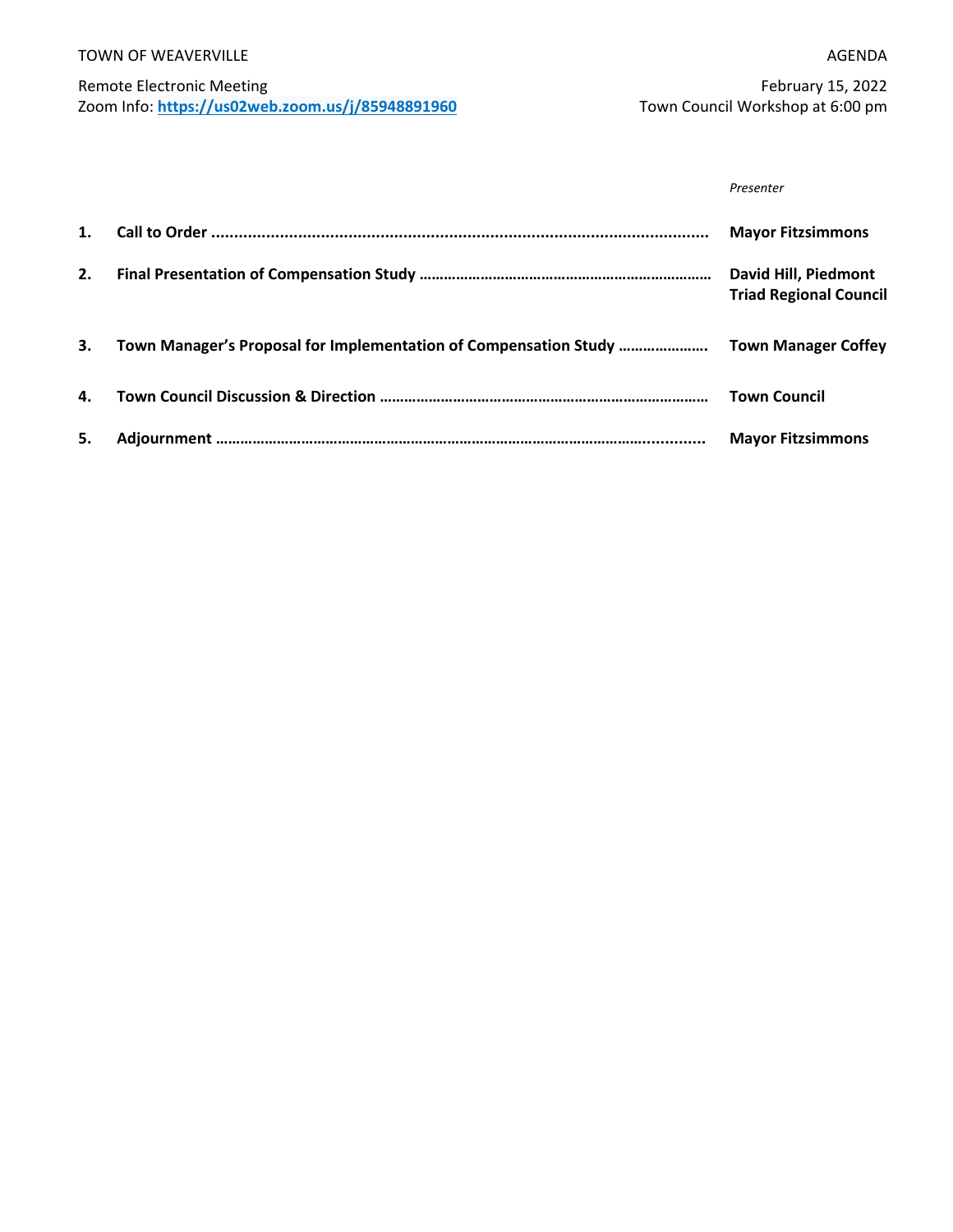### **WEAVERVILLE TOWN COUNCIL WORKSHOP FOR FEBRUARY 15, 2022 AT 6:00 PM**

**REMOTE ELECTRONIC MEETING CREDENTIALS**

This **NOTICE OF REMOTE ELECTRONIC MEETING** is to inform the public that the Weaverville Town Council will hold its regularly scheduled workshop meeting on **Tuesday, February 15, 2022, at 6:00 p.m. as both an in-person meeting (Council Chambers and Community Room at Town Hall, 30 South Main Street, Weaverville) and an electronic video meeting via Zoom Meeting.** 

**For those wishing to join the meeting remotely, a virtual waiting room will be enabled and participants will be allowed entry into the meeting just prior to the start of the meeting at 6:00 p.m. The instructions to access this public meeting are:** 

**To join the meeting by computer**, go to this link<https://us02web.zoom.us/j/85948891960> You may be asked for permission to access your computer's video and audio. If so, click "allow." You will then be asked for the Meeting ID which is: 859 4889 1960. You will first enter a virtual waiting room. The host will admit you into the meeting close to 6:00 p.m.

**To join the meeting by phone**, call: (253) 215-8782 or (301)715 8592 You will then be asked for the Meeting ID which is: 859 4889 1960 . There is no password for this meeting, so if asked for one just press the # button.

At this regular workshop meeting the Mayor and Town Council will be presented with additional information on the employee classification and compensation plan study that has been undertaken and will continue its discussion on this topic. Action by Town Council may be taken.

**Access to the Meeting Recording:** A recording of the meeting will be available for at least 30 days beginning 24 hours after the meeting. To access the recording visit the Town's YouTube channel at https://www.youtube.com/channel/UCkBK1doIGY\_06\_vJigimFUQ or the Town's website at [https://www.weavervillenc.org,](https://www.weavervillenc.org/) or call the Town Clerk at (828)645-7116.

Patrick Fitzsimmons, Mayor 2/11/2022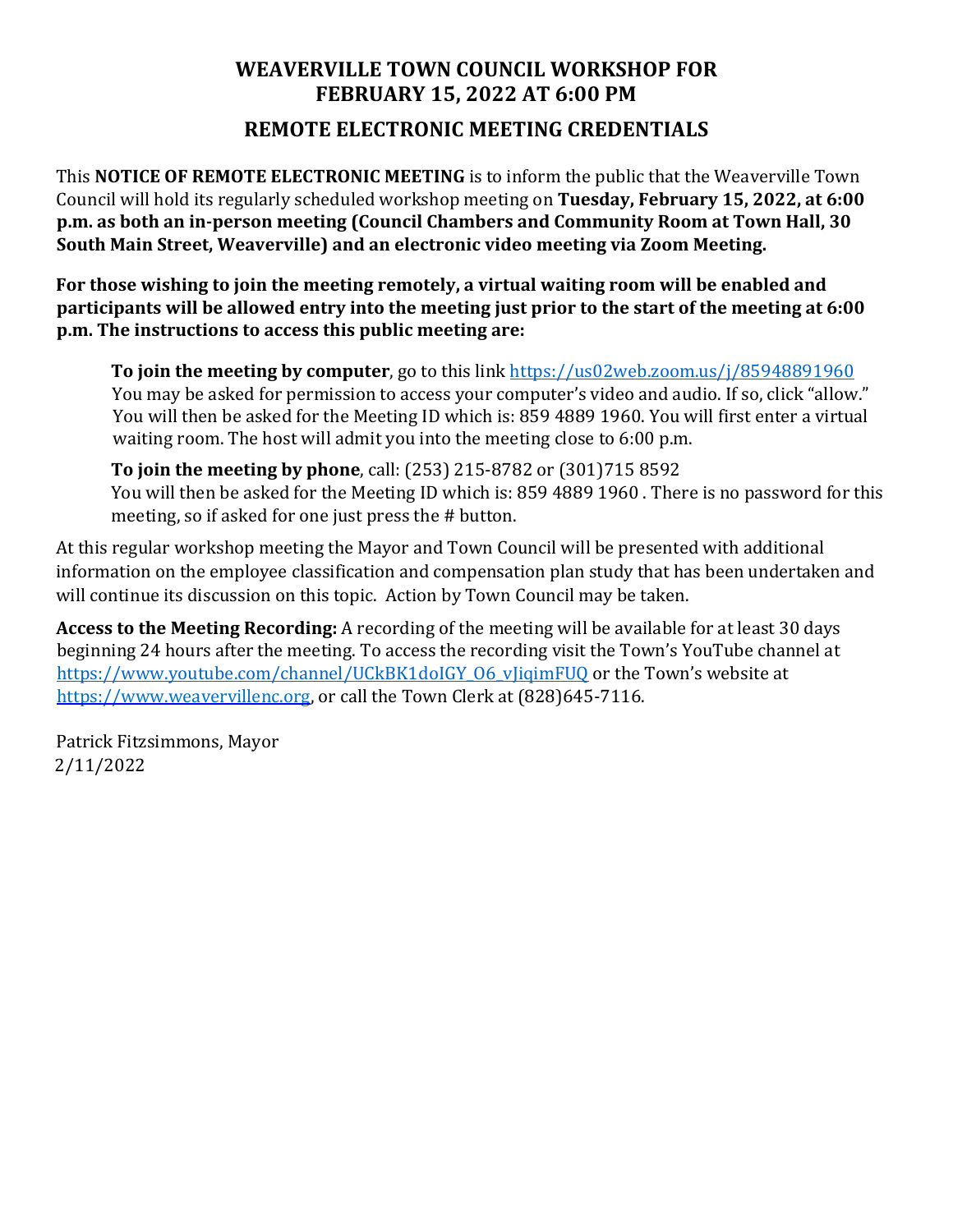# PAY AND CLASSIFICATION STUDY REVIEW OF FINDINGS AND RECOMMENDATIONS



February 15, 2022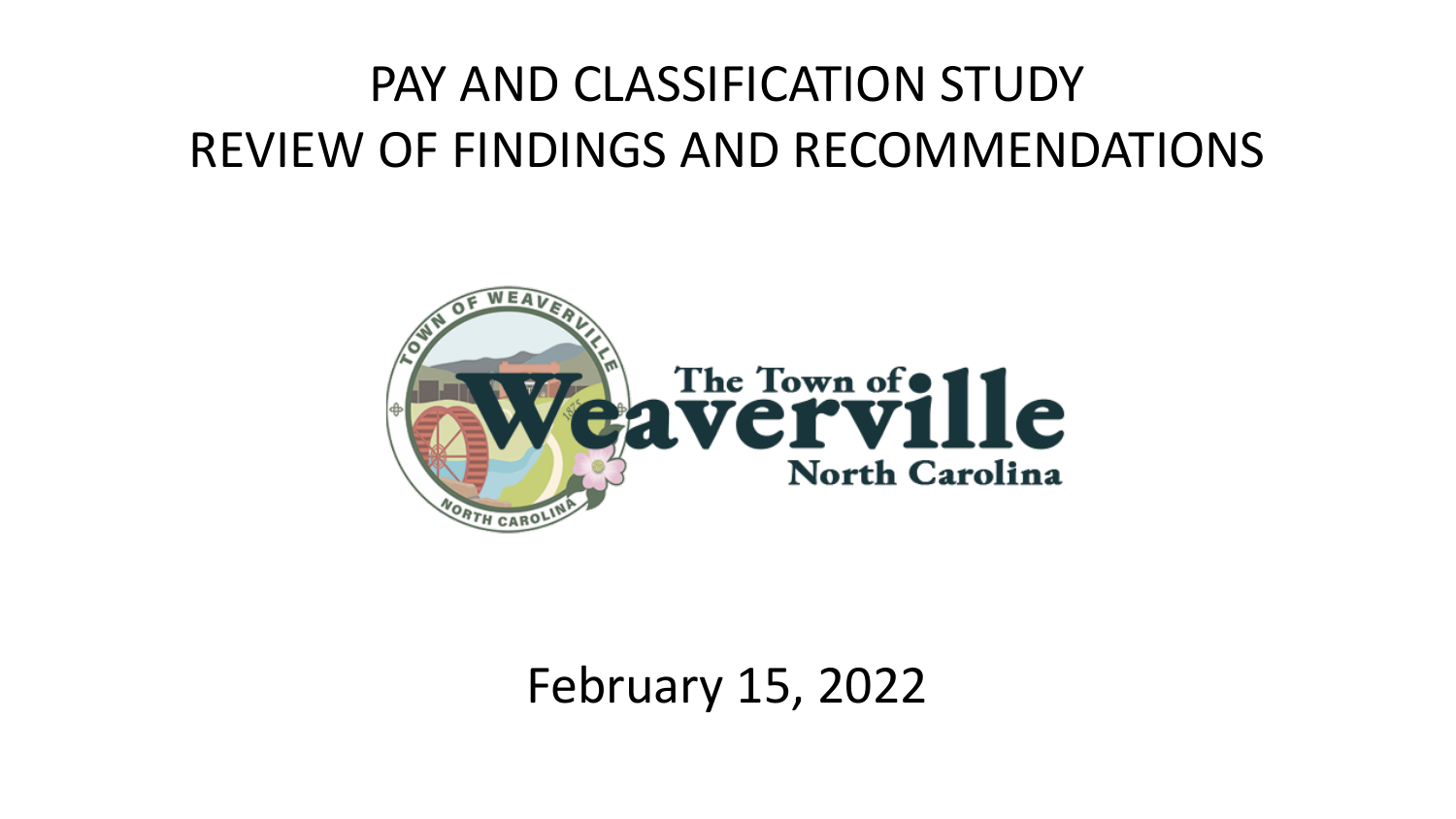## FOCUS OF STUDY

- Competitive Market Positioning
	- Employee Recruitment
		- Employee Retention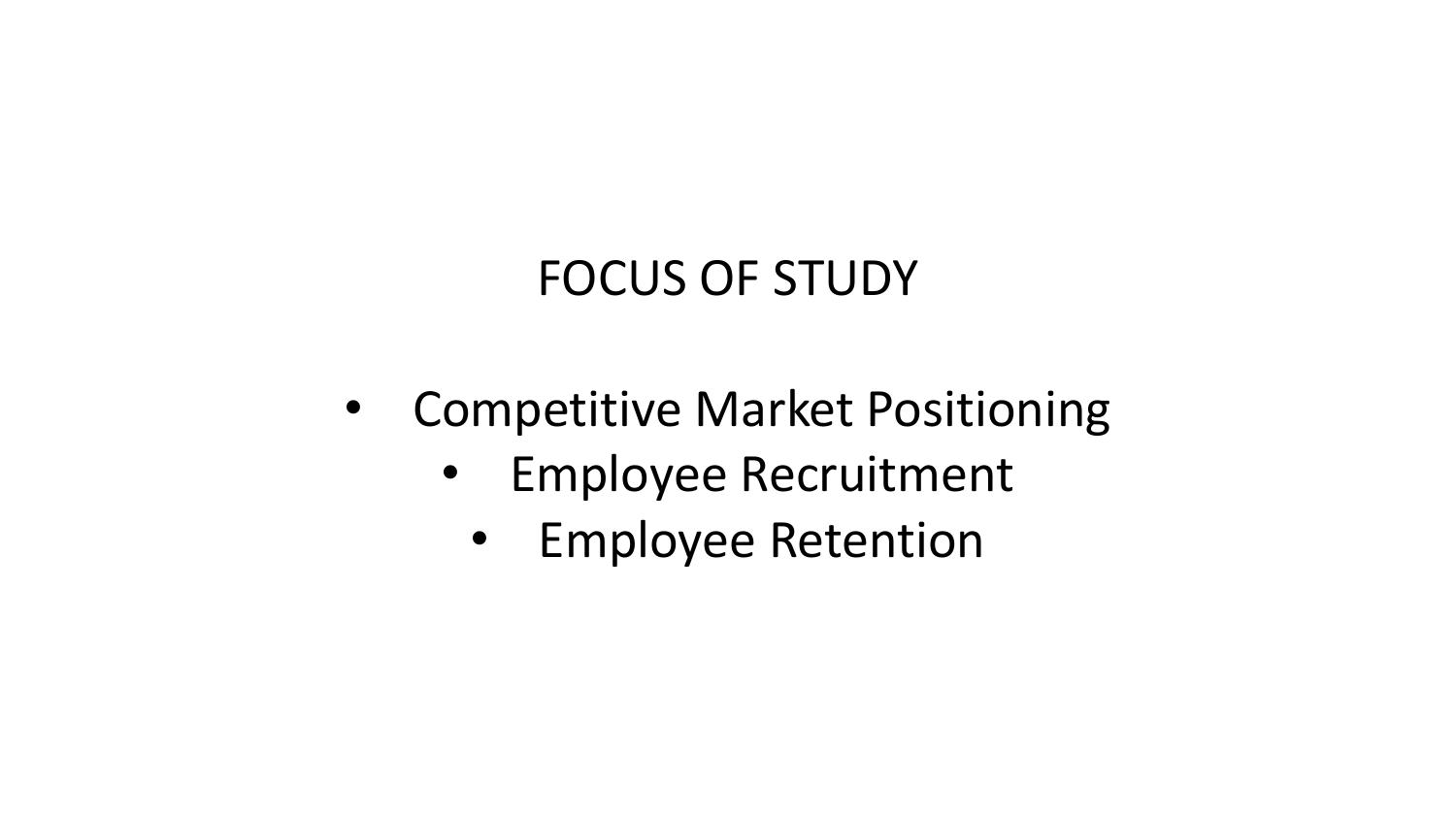## GENERAL OVERVIEW

**Competitive Market Positioning:** Mix of positions at/above market and below market. Generally, majority of positions are at market but some employee salaries below.

## **Employee Recruitment:** Difficult to fill vacancies.

**Employee Retention:** 50.7% of employees < 5 Years.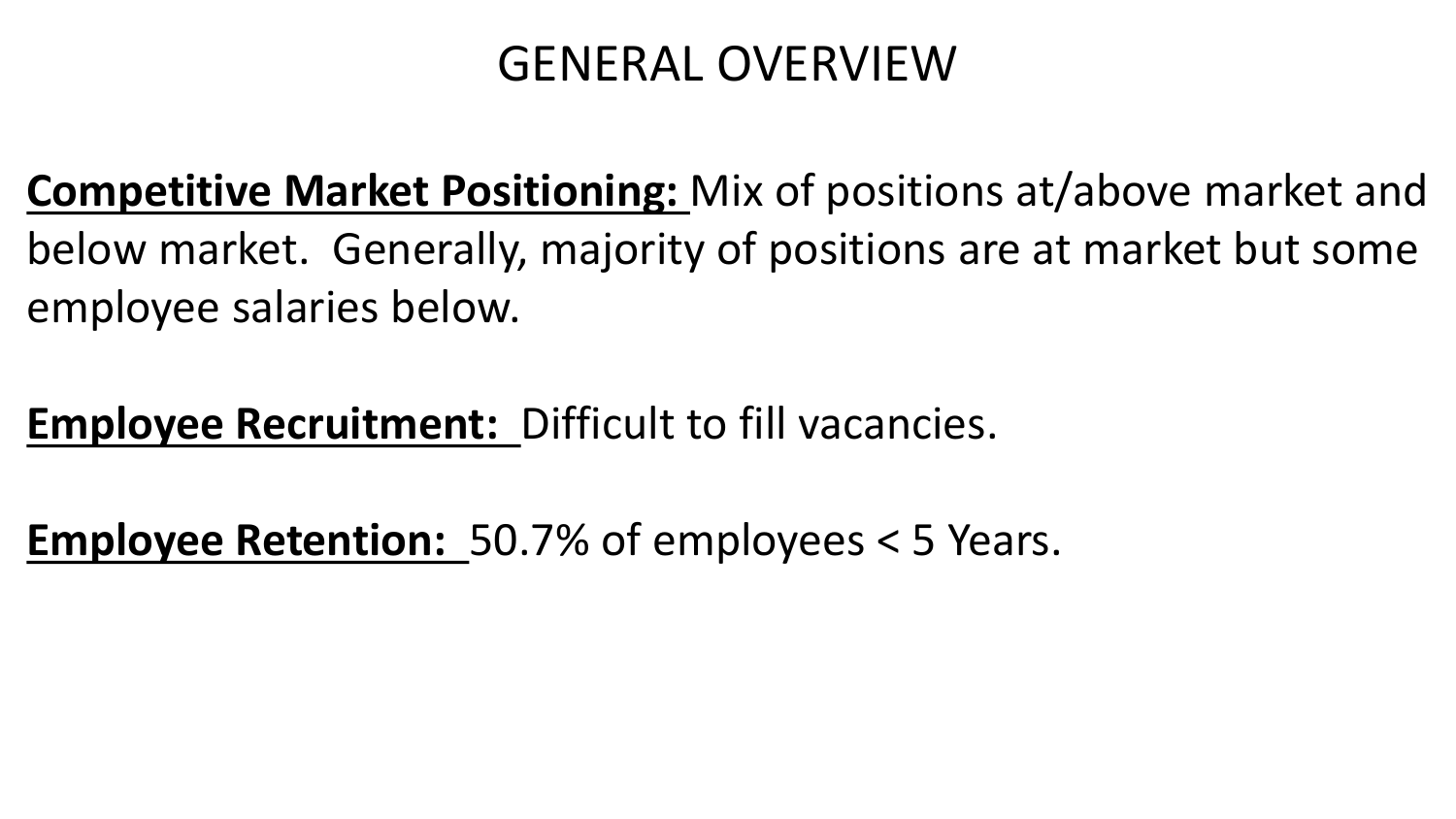## PAY AND CLASSIFICATION STUDY IMPLEMENTATION OPTIONS

**Option III:** Move each position to its market supported pay grade and move employee salaries to their Time in Position CR, or current salary, whichever is greater – up to the midpoint (market value ) of the grade range.

Pros: Sets each position pay grade range in a market competitive position. Sets employee salaries along their pay range in accordance with their time in current position.

Cons: Can create salary compression/can address salary compression.

**Cost to implement Option III: Approximately \$81,081.18 (\$64,864.95 + \$16,216.24)**

### **Implementation Outcome:**

- 41 employees have salaries already within the parameters of this option and receive no salary adjustment.
- Average salary adjustment \$913.59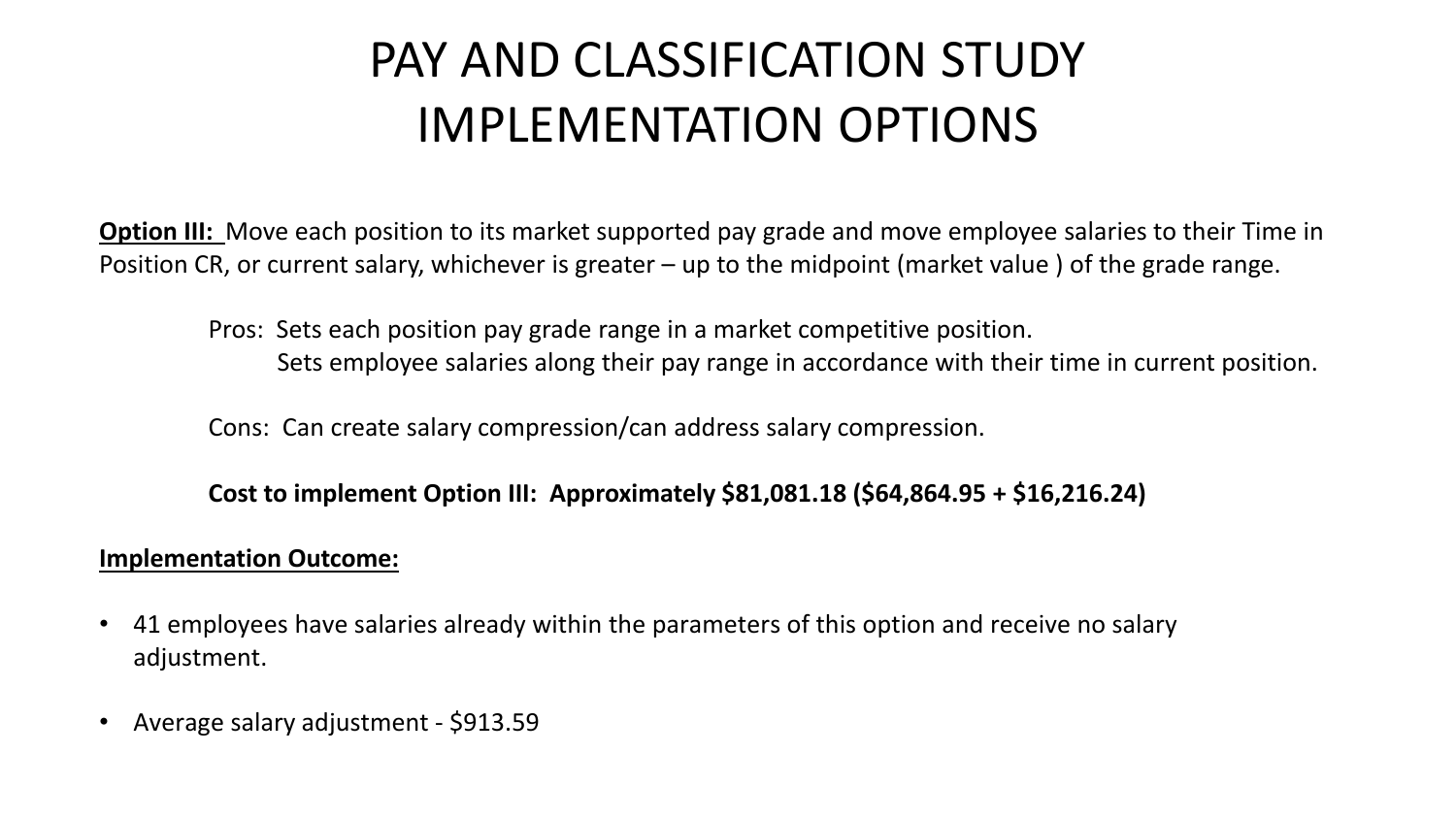# Thank You Very Much, I Look Forward to Answering Your Questions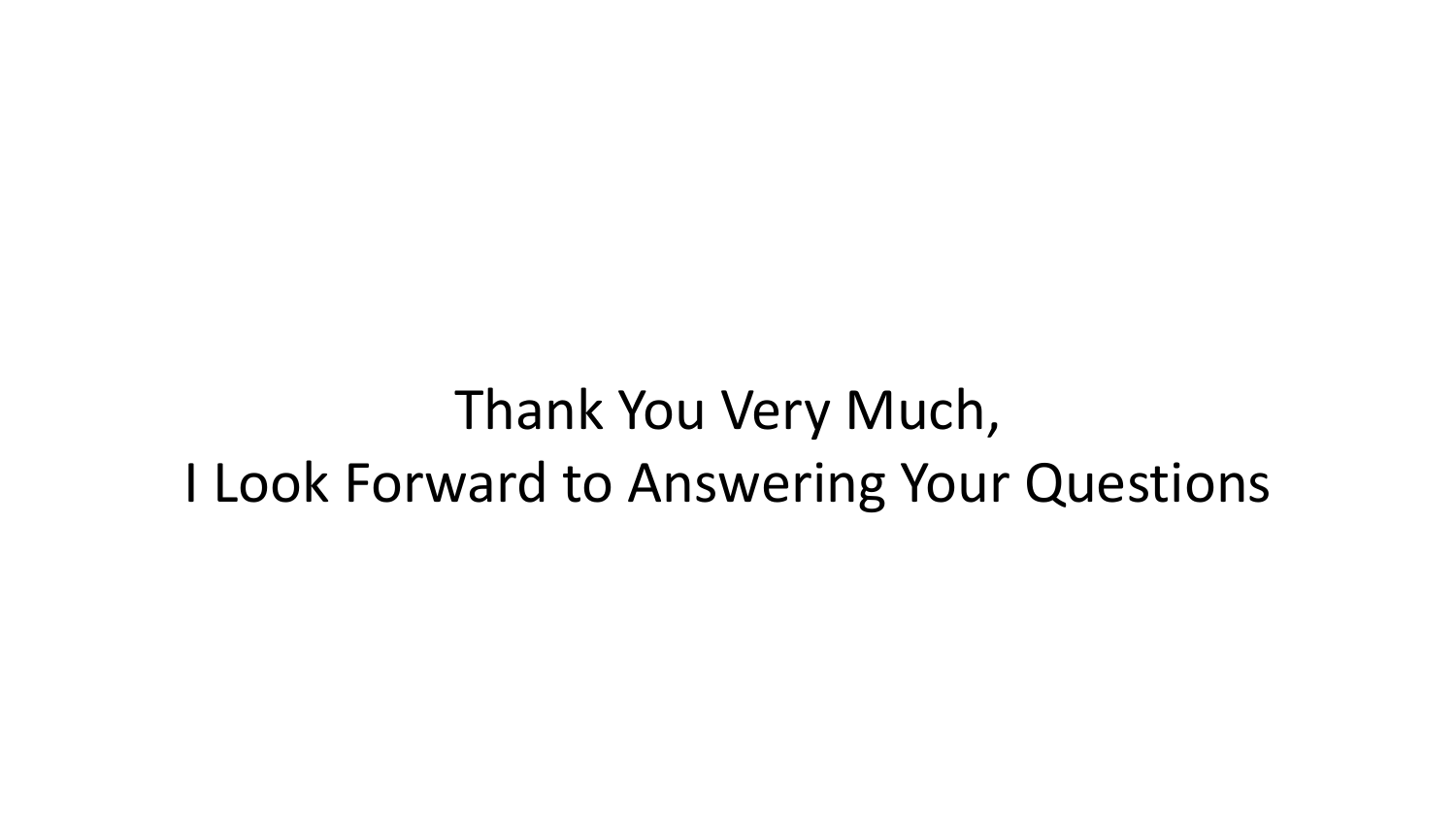## TOWN MANAGER'S RECOMMENDATION ON 2022 COMPENSATION STUDY IMPLEMENTATION

Selena D. Coffey, Town Manager February 15, 2022 Town Council Workshop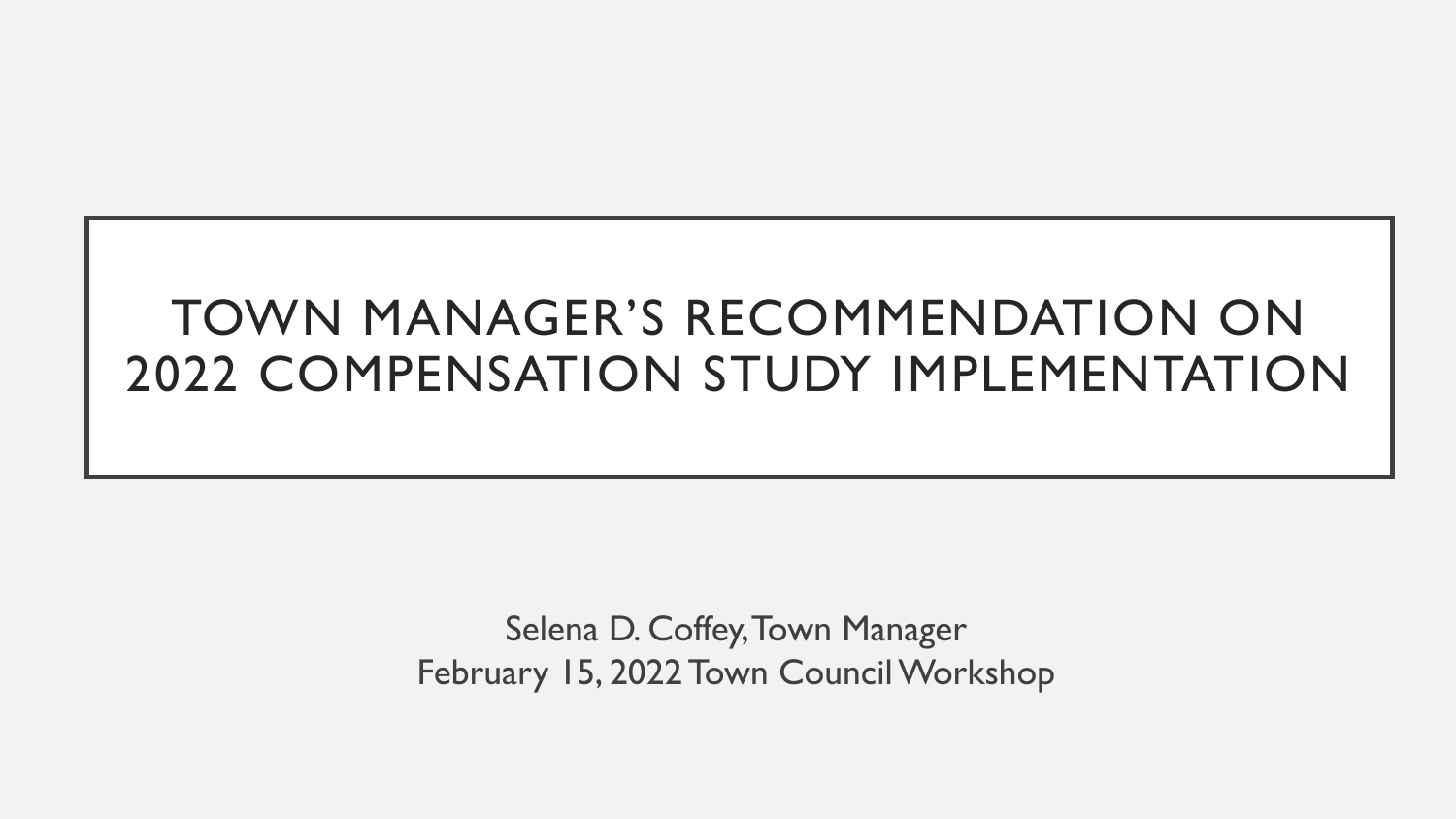## KEY POINTS

- It has been almost 11 years since the Town has completed and implemented a comprehensive compensation and classification study.
- There currently exists irregular increments between salary grades in our current plan due to increases at the lower grades to implement living wage.
	- Typically, there should be 5% salary increase/decrease between grades with the Town's pay grades. This has been eroded over the last 10 years since the last comp study was implemented.
- Many of our comparable jurisdictions are also finalizing comp studies and the Town stands to get further behind if this comp study is not implemented.
- Current study reveals market adjustments necessary, in not all, but some positions, which are mostly those in the lower-level positions. See next slide.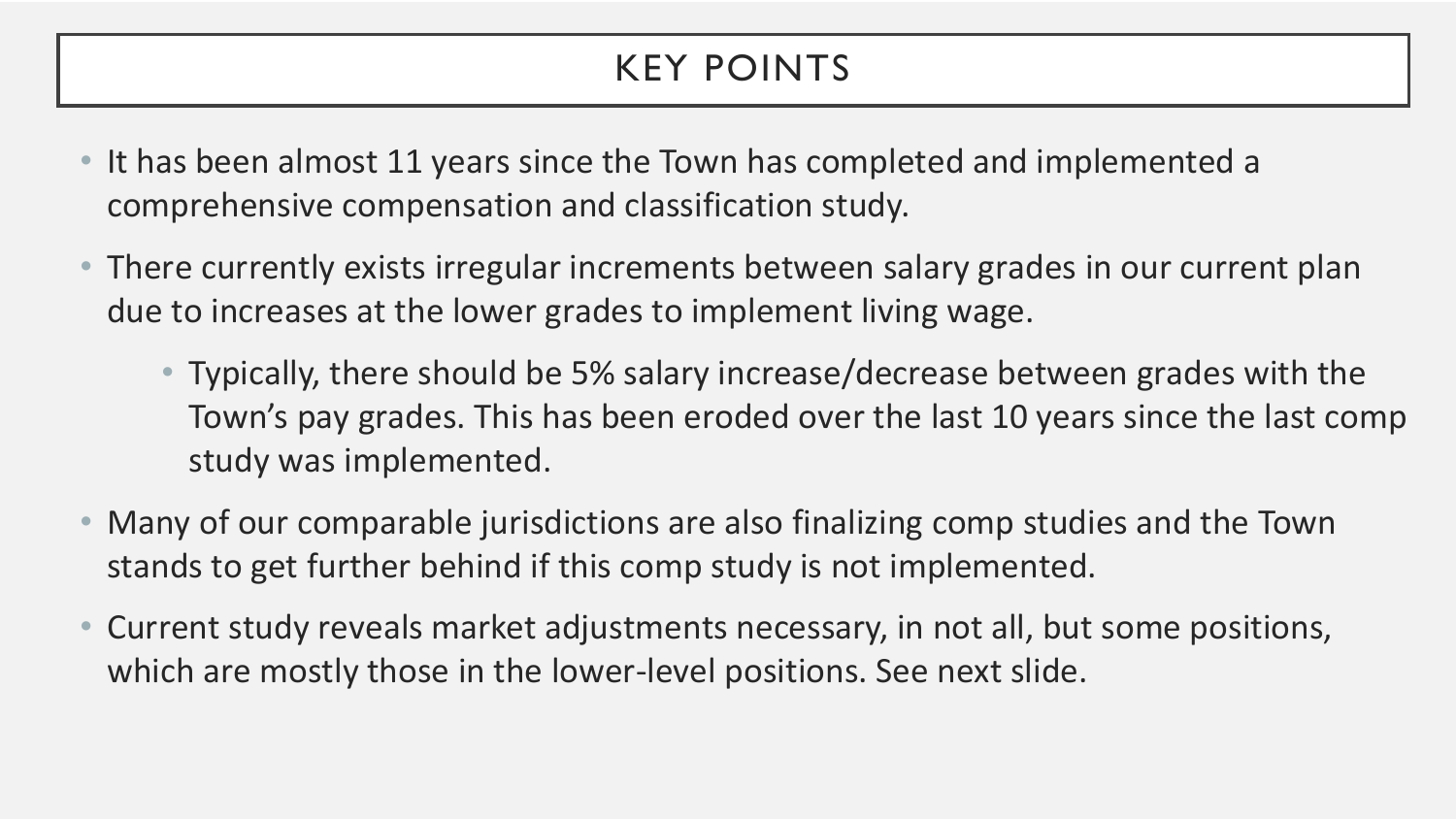### KEY POINTS

Only 29 employees to receive increases with the implementation of the recommendation.

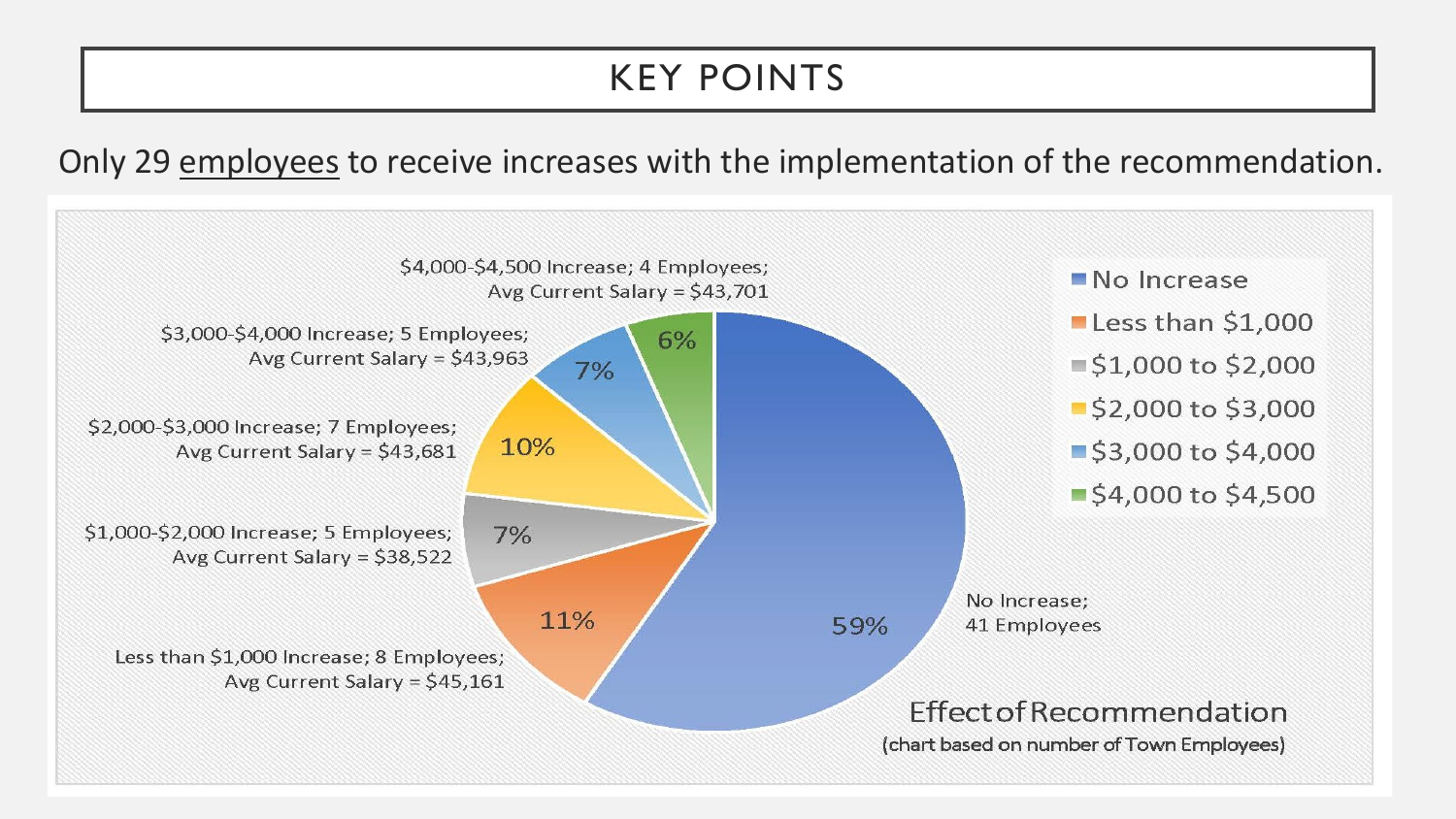### POSITIONS RECOMMENDED FOR INCREASES

| <b>Titles (Number of Positions)</b> | <b>Titles (Number of Positions)</b>  |
|-------------------------------------|--------------------------------------|
| Fire Captains (3)                   | Senior Maintenance Workers (4)       |
| Fire Lieutenants (2)                | Maintenance Workers (4)              |
| Fire Engineers (5)                  | Water Treatment Plant Supervisor (1) |
| Firefighters (5)                    | Meter Technician (1)                 |
| Police Officers (2)                 | Equipment Operator (2)               |

The comp study contemplates only  $\sim$ \$81,000 for implementation or only **~1.3% of the personnel budget.**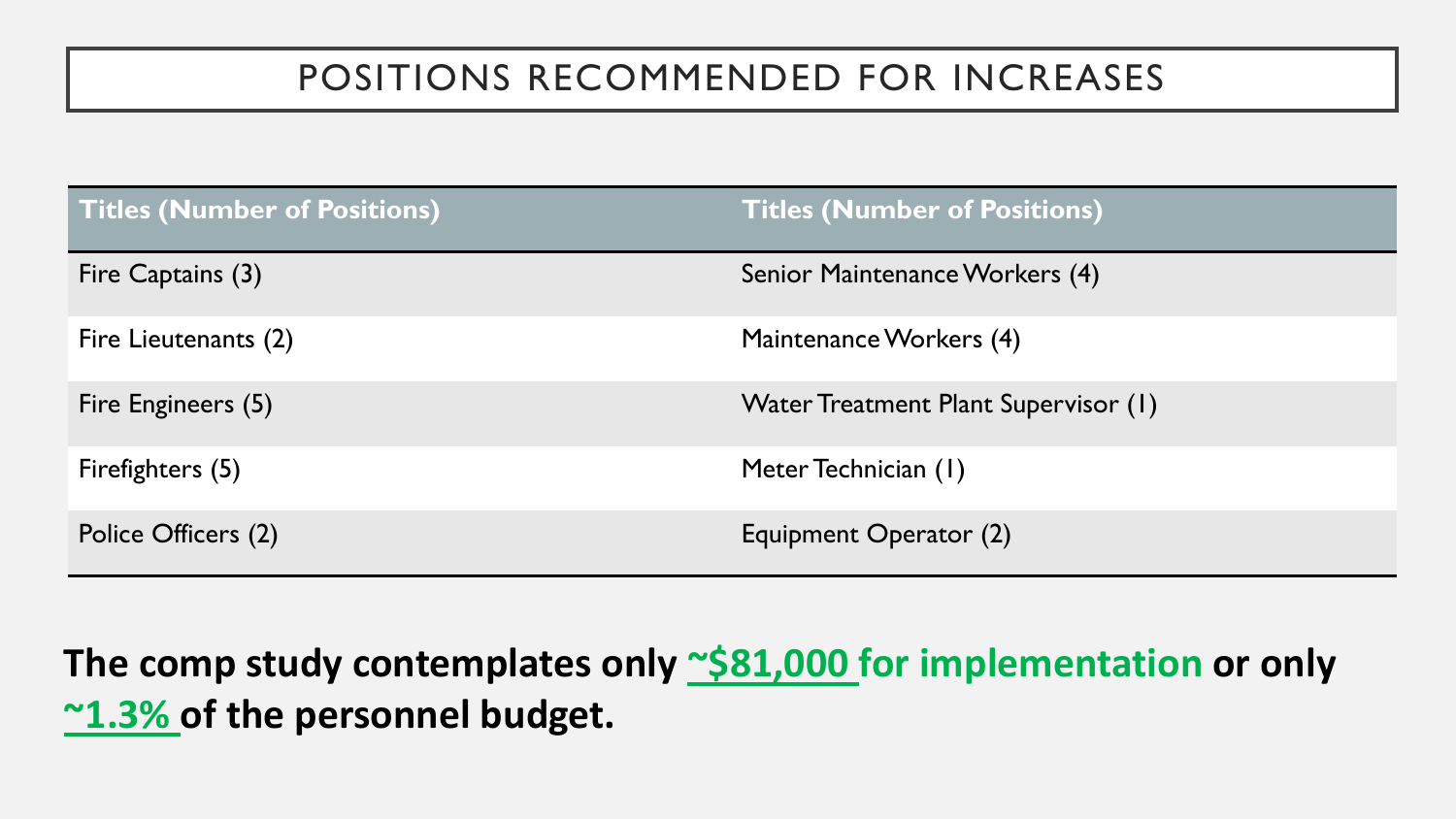### KEY POINTS

- Town Council gave direction during the FY 2021-2022 budget year to implement a \$15.80 per hour (or \$32,864 annually) living wage.
	- 2022 Buncombe County living wage is \$17.70 per hour (or \$36,816 annually) Reference: <https://www.justeconomicswnc.org/>
- The Town Manager and Town Attorney positions are not included within the Town's pay range and classification system, but the recent comp study revealed recommendations for these positions, which must be approved separately by Town Council. These recommendations will be shared with Council by Consultant David Hill.